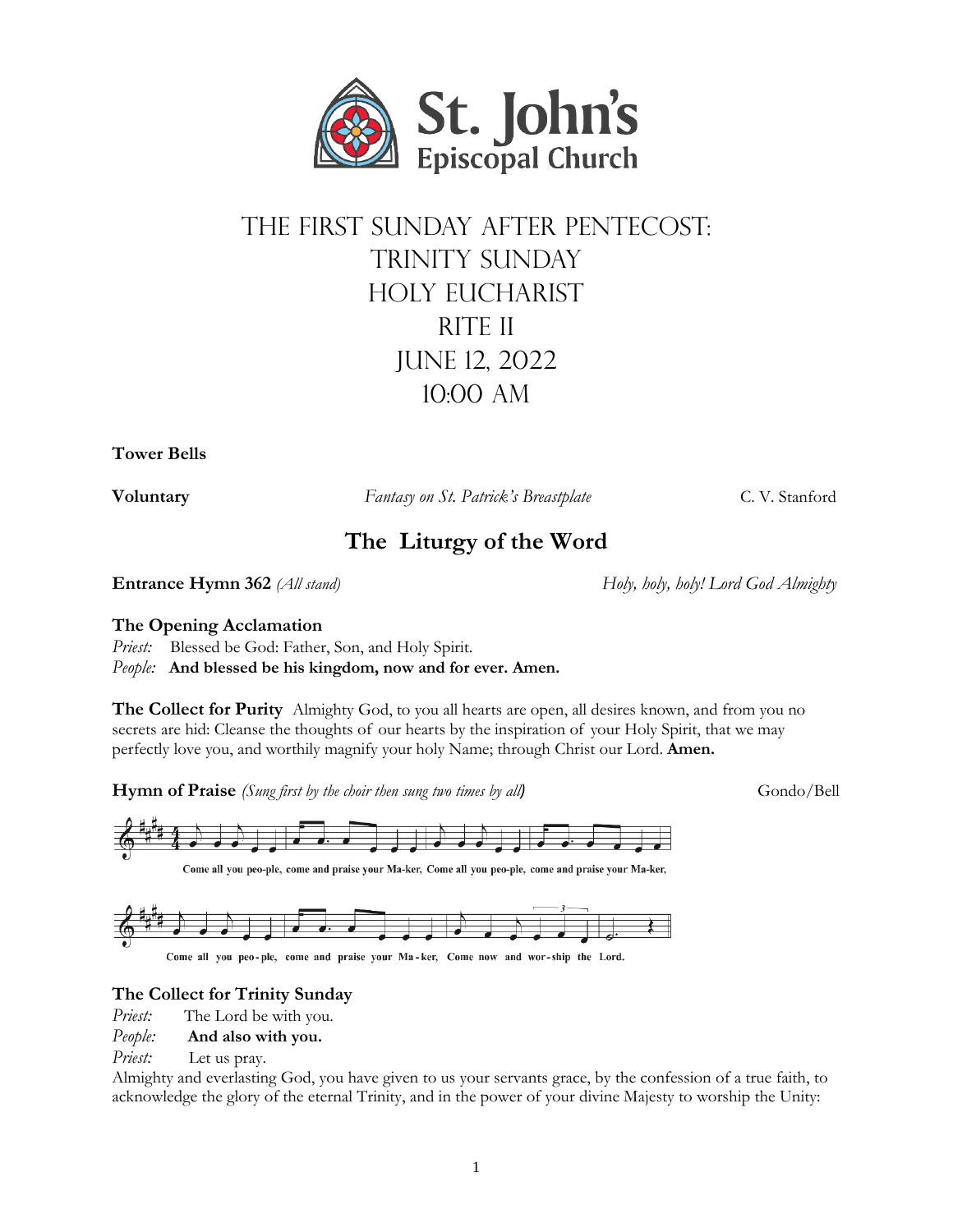Keep us steadfast in this faith and worship, and bring us at last to see you in your one and eternal glory, O Father; who with the Son and the Holy Spirit live and reign, one God, for ever and ever. **Amen.**

#### **The First Reading Romans 5:1-5** *(Seated)*

Since we are justified by faith, we have peace with God through our Lord Jesus Christ, through whom we have obtained access to this grace in which we stand; and we boast in our hope of sharing the glory of God. And not only that, but we also boast in our sufferings, knowing that suffering produces endurance, and endurance produces character, and character produces hope, and hope does not disappoint us, because God's love has been poured into our hearts through the Holy Spirit that has been given to us.

*Reader:* The Word of the Lord. *People:* **Thanks be to God.**

#### **Sequence Hymn 371** *(Standing) Thou whose almighty word*

#### **The Holy Gospel John 16:12-15** *(Standing)*

*Priest:* The Holy Gospel of our Lord Jesus Christ according to John.

#### *People:* **Glory to you, Lord Christ.**

Jesus said to the disciples, "I still have many things to say to you, but you cannot bear them now. When the Spirit of truth comes, he will guide you into all the truth; for he will not speak on his own, but will speak whatever he hears, and he will declare to you the things that are to come. He will glorify me, because he will take what is mine and declare it to you. All that the Father has is mine. For this reason I said that he will take what is mine and declare it to you."

*Priest:* The Gospel of the Lord.

*People:* **Praise to you, Lord Christ.**

#### **Children's Chapel**

Pre-K through  $3<sup>nd</sup>$  grade children may gather on the church steps for a children's homily and then process out to *Children's Chapel. They will return during the Peace.*

**The Sermon** *(Seated)* **The Reverend William B. Trexler, DMin** 

#### **The Nicene Creed** *(Said by all, standing)*

We believe in one God, the Father, the Almighty, maker of heaven and earth, of all that is, seen and unseen. We believe in one Lord, Jesus Christ, the only Son of God, eternally begotten of the Father, God from God, Light from Light, true God from true God, begotten, not made, of one Being with the Father. Through him all things were made. For us and for our salvation he came down from heaven: by the power of the Holy Spirit he became incarnate from the Virgin Mary, and was made man. For our sake he was crucified under Pontius Pilate; he suffered death and was buried. On the third day he rose again in accordance with the Scriptures; he ascended into heaven and is seated at the right hand of the Father. He will come again in glory to judge the living and the dead, and his kingdom will have no end. We believe in the Holy Spirit, the Lord, the giver of life, who proceeds from the Father and the Son. With the Father and the Son he is worshiped and glorified. He has spoken through the Prophets. We believe in one holy catholic and apostolic Church. We acknowledge one baptism for the forgiveness of sins. We look for the resurrection of the dead, and the life of the world to come. Amen**.**

#### **The Prayers of the People** *(Standing or kneeling)*

*Leader:* In peace, we pray to you, Lord God. (*Silence)*

For all people in their daily life and work; **For our families, friends, and neighbors, and for those who are alone.**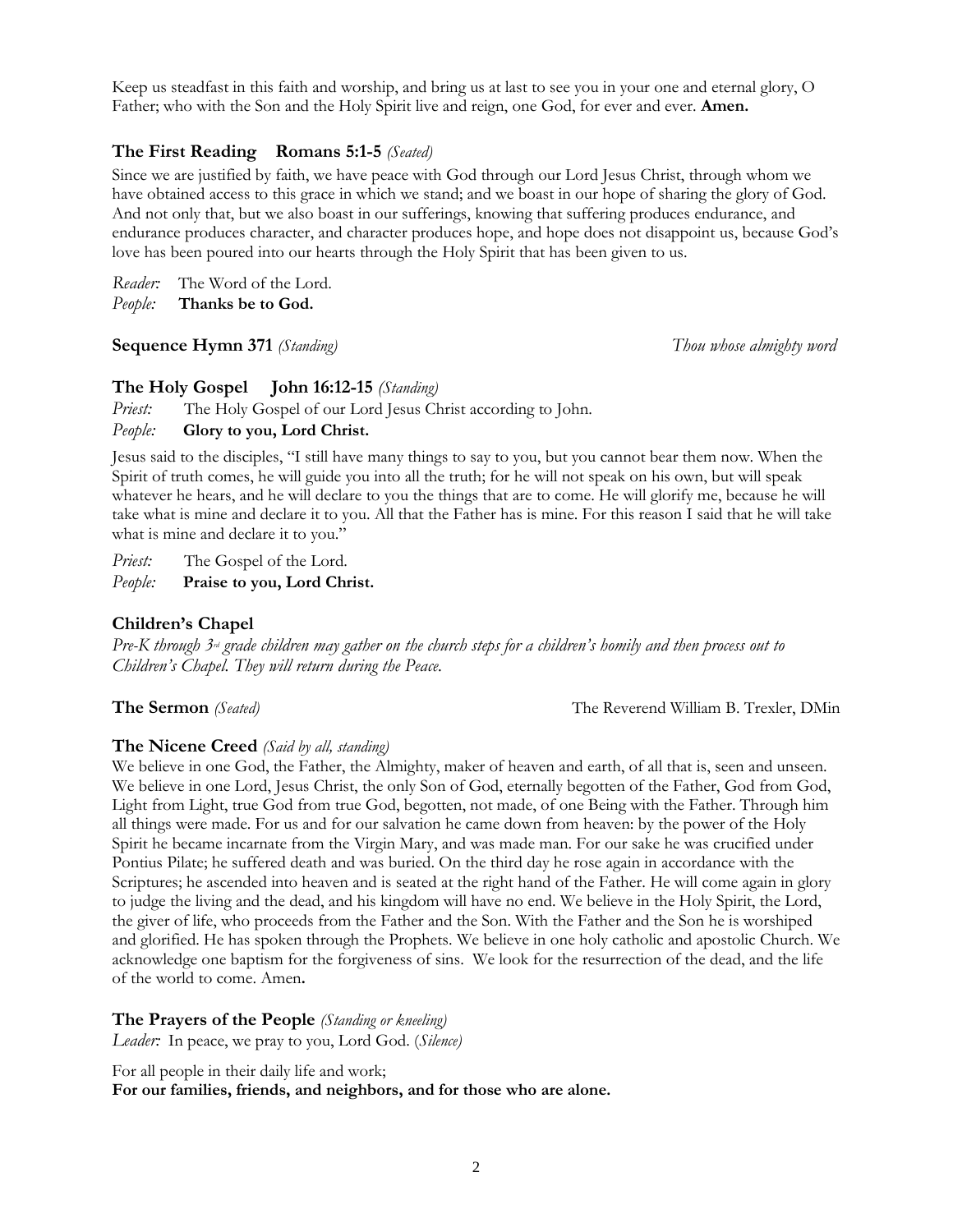For Joe, our President; Ron, our Governor; and John, our mayor. For this community, the nation, and the world;

#### **For all who work for justice, freedom, and peace.**

For the just and proper use of your creation; **For the victims of hunger, fear, injustice, and oppression.**

For all who are in danger, sorrow, or any kind of trouble; **For those who minister to the sick, the friendless, and the needy.**

For the peace and unity of the Church of God; **For all who proclaim the Gospel, and all who seek the Truth.**

For Justin, Archbishop of Canterbury; Michael, our Presiding Bishop; John, our Bishop; Charlie, our the Bishop Coadjutor-elect; Abi and Bill, our priests; Lonnie, our next rector; Joe, our deacon; John and Caroline, our missionaries to Ecuador; and Juan Carlos, our companion parish priest; **For all who serve God in his Church.**

For the special needs and concerns of this congregation, remembering Julia Livingston, Nancy Middleton, Marta, Leslie Johnson, James Conable, Elizabeth Woodsmall, Rosalie, and all those affected by the Covid-19 pandemic.

We pray for those serving in the Armed Forces and their families, for the people of Ukraine and Russia, and for all who face the peril of war and civil unrest. Hear us, Lord; **For your mercy is great.**

We thank you, Lord, for all who participated in Youth B.E.A.T. Week of Service, and for all the blessings of this life. We will exalt you, O God our King;

#### **And praise your Name for ever and ever.**

Remembering Ted Monica, we pray for all who have died, that they may have a place in your eternal kingdom.

*(Silence)*

Lord, let your loving-kindness be upon them; **Who put their trust in you.**

*The Priest concludes with a Collect.*

### **Confession of Sin and Absolution**

*Priest:* Let us confess our sins against God and our neighbor.

All: Most merciful God, we confess that we have sinned against you in thought, word, and deed, by what we have done, and by what we have left undone. We have not loved you with our whole heart; we have not loved our neighbors as ourselves. We are truly sorry and we humbly repent. For the sake of your Son Jesus Christ, have mercy on us and forgive us; that we may delight in your will, and walk in your ways, to the glory of your Name. **Amen.**

*The Priest offers absolution of sins.*

**The Peace** *(Standing) Priest:* The peace of the Lord be always with you. *People:* **And also with you.** *Then the Clergy and People may greet one another in the name of the Lord.*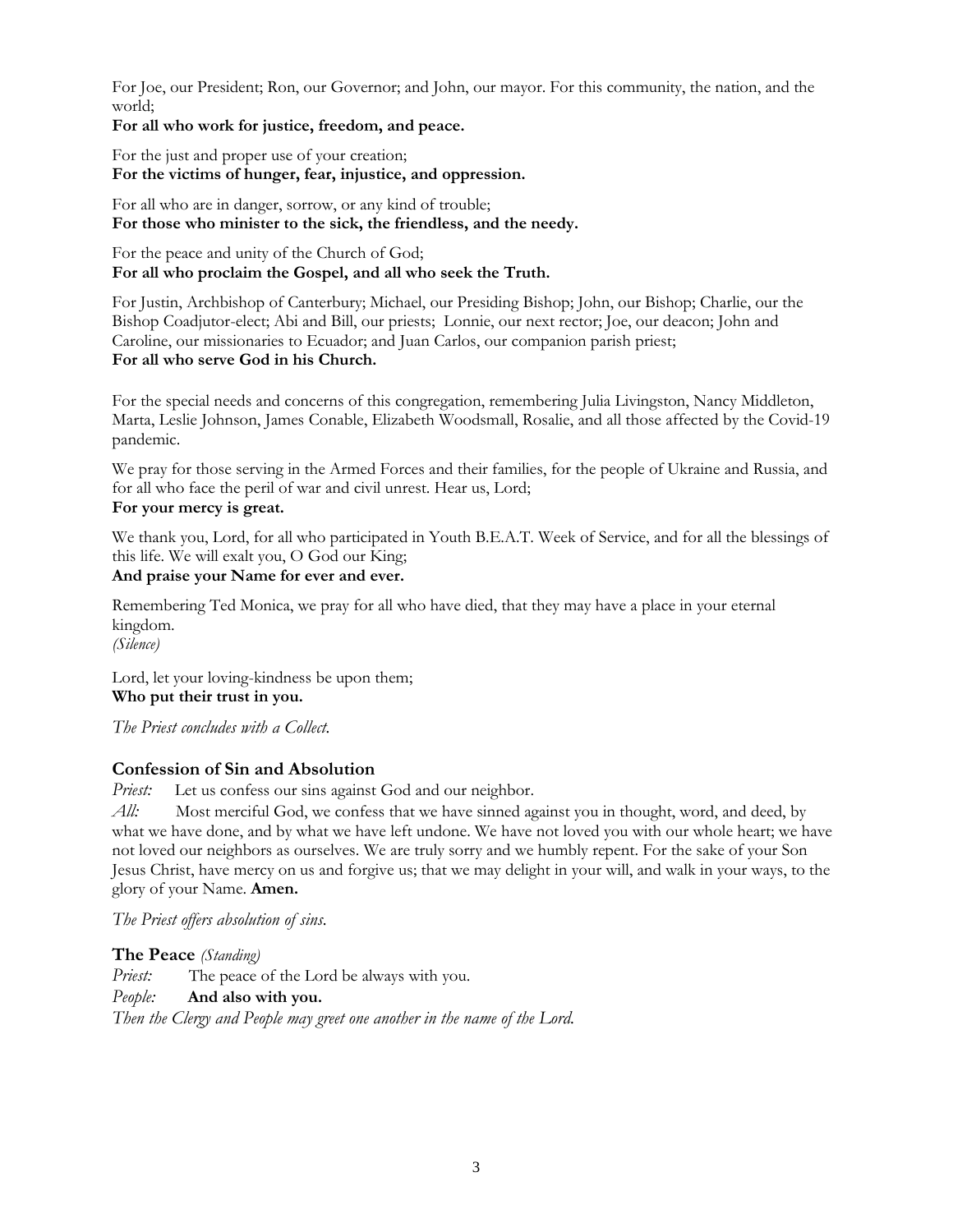## **The Holy Communion**

**Offertory** *Above him stood the Seraphim* **<b>Richard Dering Richard Dering** Emilie O'Connor and Shayna Singer, sopranos

If you are worshipping with us in person, we encourage you to place your contributions in the offertory plates as they are passed in the pews. To make a digital offering through St. John's online portal, use your phone's camera to scan the OR code on the back panel of this bulletin or click the "Give Now" button on the St. John's home page. You can also make a gift by texting STJOHNS to 732-56, or by mailing your gift to the church office: St. John's Episcopal Church, Attn: Finance Office, 211 N. Monroe St., Tallahassee, FL, 32301. If you bank online, consider setting St. John's up as a vendor with your bank for quick, *easy, online payments.*

#### **Presentation Hymn 432, v. 4** *(Sung by all, standing)**O praise ye the Lord!*

O praise ye the Lord! Thanksgiving and song to him be outpoured all ages along! For love in creation, for heaven restored, for grace of salvation, O praise ye the Lord!

#### **The Great Thanksgiving-Eucharistic Prayer A** *(Standing)*

- *Priest:* The Lord be with you.
- *People:* **And also with you**.
- *Priest:* Lift up your hearts.
- *People:* **We lift them to the Lord.**
- *Priest:* Let us give thanks to the Lord our God.
- *People:* **It is right to give him thanks and praise.**

It is right, and a good and joyful thing, always and everywhere to give thanks to you, Father Almighty, Creator of heaven and earth; for with your co-eternal Son and Holy Spirit, you are one God, one Lord, in Trinity of Persons and in Unity of Being; and we celebrate the one and equal glory of you, O Father, and of the Son, and of the Holy Spirit. Therefore we praise you, joining our voices with Angels and Archangels and with all the company of heaven, who for ever sing this hymn to proclaim the glory of your Name:

**Sanctus** *Land of Rest*

Holy, holy, holy Lord, God of power and might, heaven and earth are full of your glory. Hosanna in the highest. Blessed is he who comes in the name of the Lord. Hosanna in the highest. Hosanna in the highest.

### *(The congregation may kneel or remain standing.)*

Holy and gracious Father: In your infinite love you made us for yourself, and, when we had fallen into sin and become subject to evil and death, you, in your mercy, sent Jesus Christ, your only and eternal Son, to share our human nature, to live and die as one of us, to reconcile us to you, the God and Father of all. He stretched out his arms upon the cross, and offered himself, in obedience to your will, a perfect sacrifice for the whole world.

On the night he was handed over to suffering and death, our Lord Jesus Christ took bread; and when he had given thanks to you, he broke it, and gave it to his disciples, and said, "Take, eat: This is my Body, which is given for you. Do this for the remembrance of me."

After supper he took the cup of wine; and when he had given thanks, he gave it to them, and said, "Drink this, all of you: This is my Blood of the new Covenant, which is shed for you and for many for the forgiveness of sins. Whenever you drink it, do this for the remembrance of me." Therefore we proclaim the mystery of faith:

*Priest and People:* **Christ has died. Christ is risen. Christ will come again.**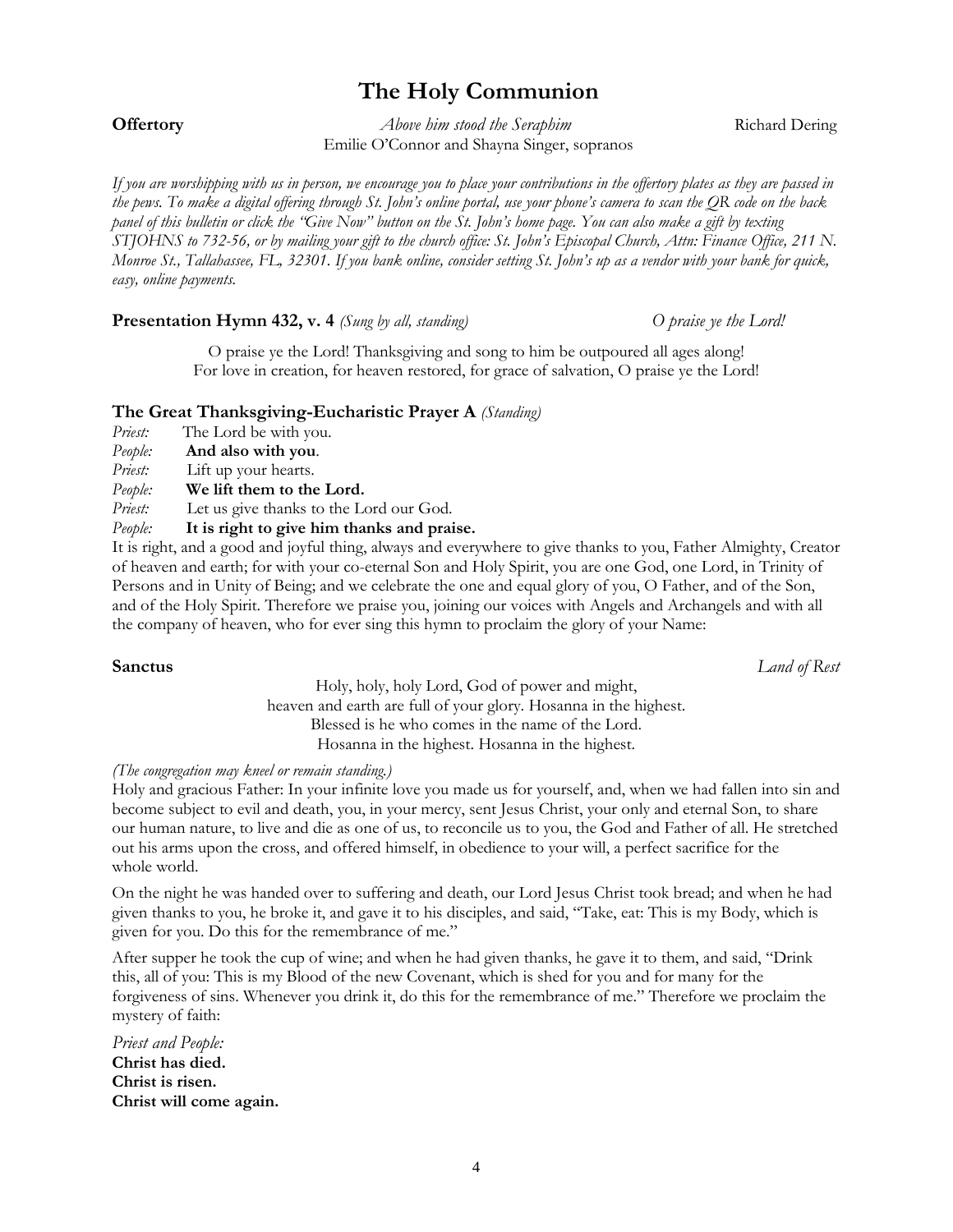We celebrate the memorial of our redemption, O Father, in this sacrifice of praise and thanksgiving. Recalling his death, resurrection, and ascension, we offer you these gifts. Sanctify them by your Holy Spirit to be for your people the Body and Blood of your Son, the holy food and drink of new and unending life in him. Sanctify us also that we may faithfully receive this holy Sacrament, and serve you in unity, constancy, and peace; and at the last day bring us with all your saints into the joy of your eternal kingdom.

All this we ask through your Son Jesus Christ: By him, and with him, and in him, in the unity of the Holy Spirit all honor and glory is yours, Almighty Father, now and for ever. **Amen.**

And now, as our Savior Christ has taught us, we are bold to say:

#### **The Lord's Prayer** *(Said by all)*

Our Father, who art in heaven, hallowed be thy Name, thy kingdom come, thy will be done, on earth as it is in heaven. Give us this day our daily bread. And forgive us our trespasses, as we forgive those who trespass against us. And lead us not into temptation, but deliver us from evil. For thine is the kingdom, the power, and the glory, for ever and ever. Amen.

### **The Breaking of the Bread**

#### **Fraction Anthem** *(Sung by all)* Jamaican folk melody

Let us talents and tongues employ, reaching out with a shout of joy. Bread is broken, the wine is poured, Christ is spoken and seen and heard.

*Refrain:* Jesus lives again, earth can breathe again, pass the Word around; loaves abound!

Christ is able to make us one. At the table he sets the tone, Teaching people to live to bless, love in word and in deed express. *Refrain*

**Invitation to Communion:** All baptized Christians are invited to Holy Communion. Approach the altar in a double line in the center aisle. Stand or kneel at the railing and receive the bread in your hand. The Christian tradition teaches that Christ is fully received in one kind. You may wish to receive the wine from the common cup, or you may allow the Eucharistic Minister to intinct your wafer in the common cup. If you would like to receive a blessing, please cross your arms over your chest, *and the server will know that you would prefer to be blessed rather than to receive.*

### **Communion Hymns 367, 421, 512**

#### **Postcommunion Prayer** *(Said by all, kneeling)*

*Priest:* Let us pray.

*People:* Almighty and everliving God, we thank you for feeding us with the spiritual food of the most precious Body and Blood of your Son our Savior Jesus Christ; and for assuring us in these holy mysteries that we are living members of the Body of your Son, and heirs of your eternal kingdom. And now, Father, send us out to do the work you have given us to do, to love and serve you as faithful witnesses of Christ our Lord. To him, to you, and to the Holy Spirit, be honor and glory, now and for ever. Amen.

When Eucharistic Visitors are sent forth to take Communion to the sick or homebound, the following rite is offered: *Priest:* In the name of this congregation, I send you forth to... bearing these holy gifts that those to whom you go may share with us in the communion of Christ's body and blood. *People:* **We who are many are one body, because we all share one bread, one cup.**

**The Blessing**

**Closing Hymn 423** *(Standing) Immortal, invisible, God only wise*